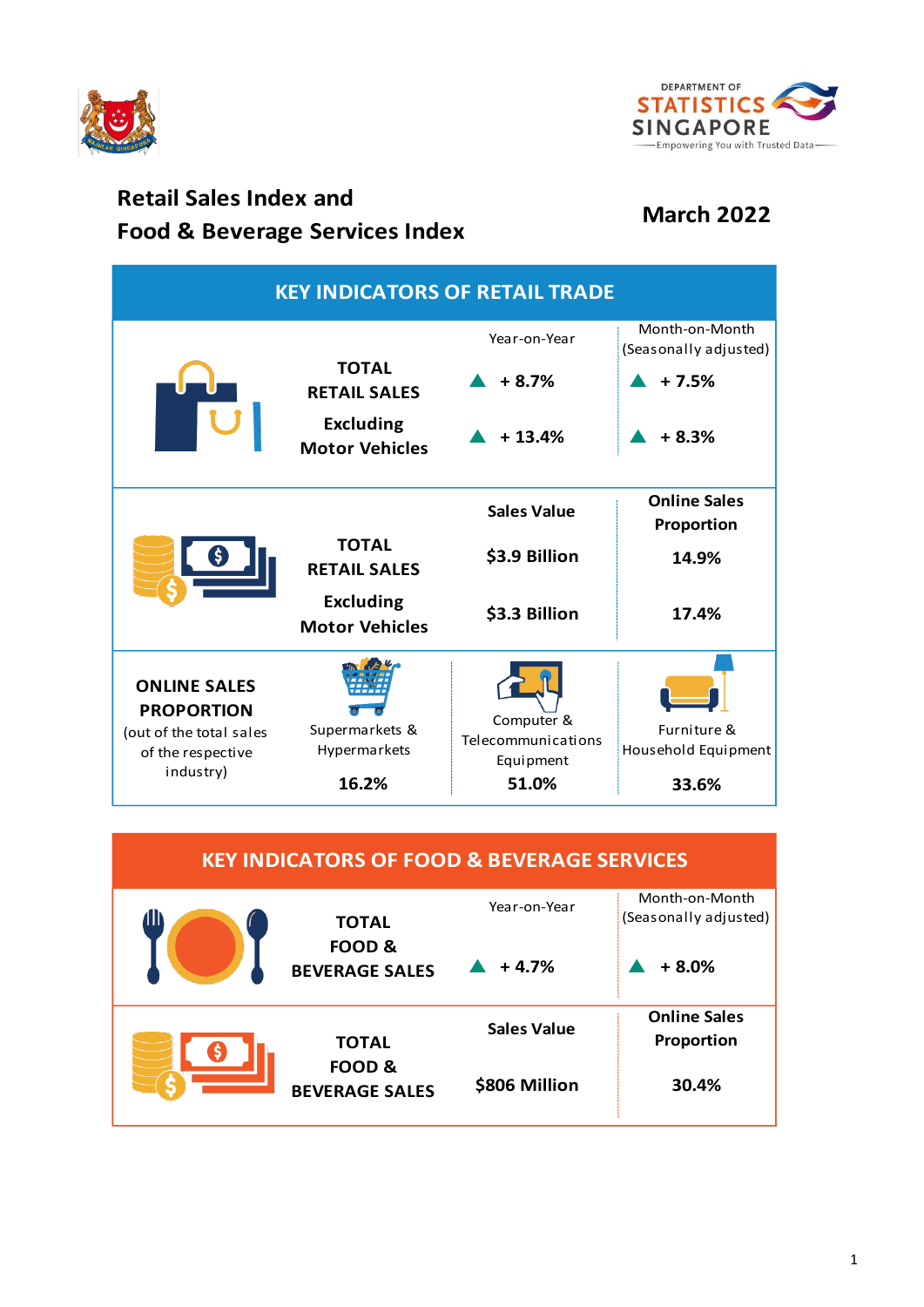#### **OVERVIEW – RETAIL TRADE**

Retail sales increased 8.7% in March 2022 on a year-on-year basis, a reversal from the 3.5% decrease in February 2022. Excluding motor vehicles, retail sales rose 13.4%, a reversal from the 1.9% decline in February 2022. The year-on-year increase in retail sales in March 2022 was partly attributed to larger growths in industries such as Computer & Telecommunications Equipment, Wearing Apparel & Footwear and Cosmetics, Toiletries & Medical Goods. On a seasonally adjusted basis, retail sales increased 7.5% in March 2022 over the previous month. Excluding motor vehicles, seasonally adjusted retail sales increased 8.3% compared to February 2022.

The estimated total retail sales value in March 2022 was \$3.9 billion. Of this, online retail sales made up an estimated 14.9%, higher than the 13.5% recorded in February 2022. The higher online retail sales proportion was attributed to more online sales recorded during promotional events in March 2022. Excluding motor vehicles, the total retail sales value was about \$3.3 billion, where online retail sales made up 17.4%. Online retail sales of the Computer & Telecommunications Equipment, Furniture & Household Equipment and Supermarkets & Hypermarkets industries made up 51.0%, 33.6% and 16.2% of the total sales of their respective industry.

## **Year-on-Year Change**

#### **(at Current Prices)**

Within the retail trade sector, most industries recorded year-on-year growths in sales in March 2022. The Computer & Telecommunications Equipment industry recorded a year-on-year increase of 27.3%, partly attributed to new product launches. Similarly, sales of Wearing Apparel & Footwear and Cosmetics, Toiletries & Medical Goods increased 25.8% and 25.2% respectively, due to higher demand for bags & footwear and pharmaceutical & medical products.

In contrast, sales of Motor Vehicles and Optical Goods & Books fell 14.1% and 8.2% respectively during this period.

# **Month-on-Month Change**

### **(at Current Prices, Seasonally Adjusted)**

On a seasonally adjusted month-on-month basis, all retail industries recorded growths in sales in March 2022, with larger growths reported by the Computer & Telecommunications Equipment (28.2%), Department Stores (18.5%) and Wearing Apparel & Footwear (18.0%) industries.



<sup>1</sup> Seasonally adjusted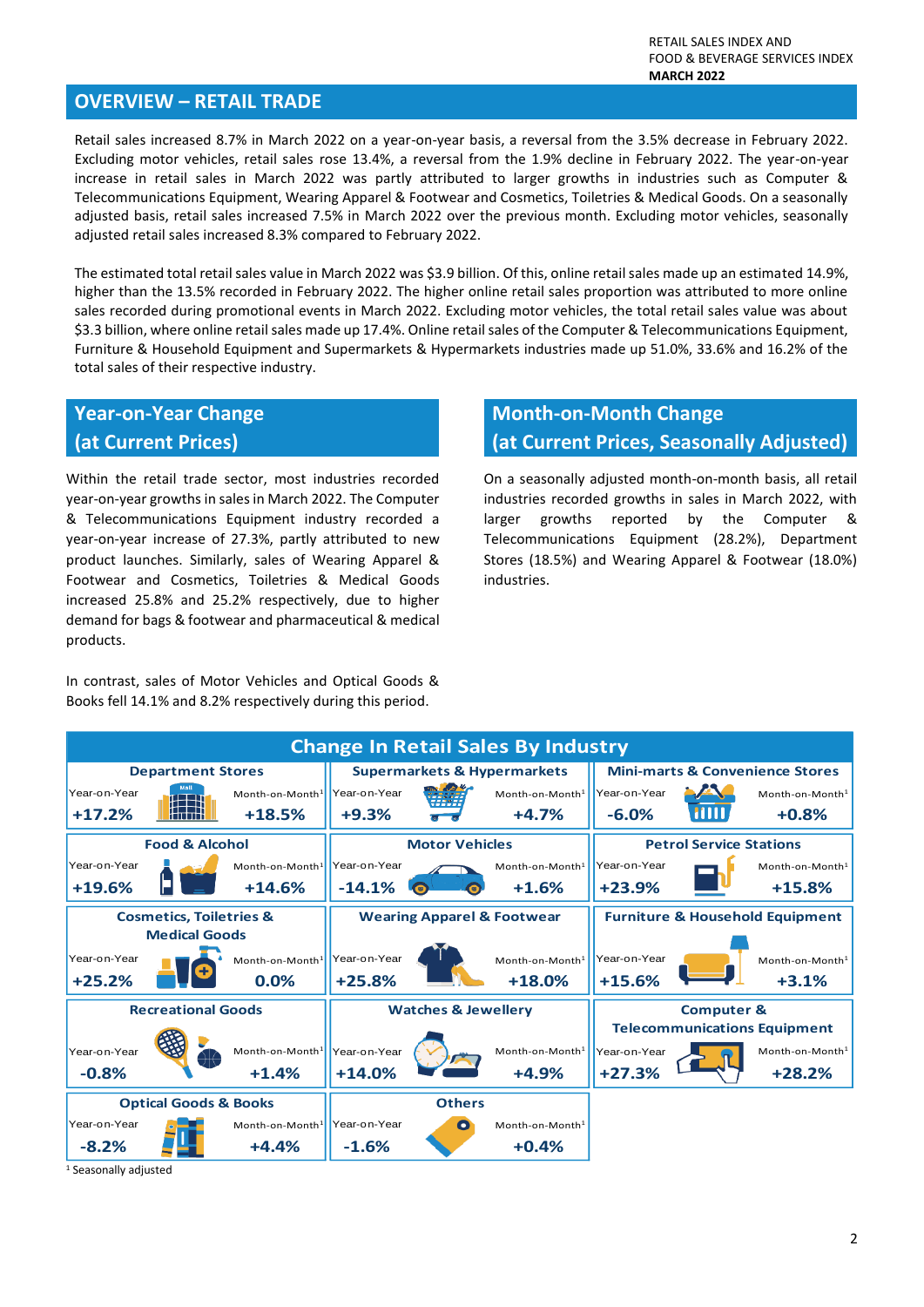#### **OVERVIEW – FOOD & BEVERAGE SERVICES**

Sales of food & beverage services grew by 4.7% in March 2022 on a year-on-year basis, a reversal from the 0.7% decline in February 2022. On a seasonally adjusted basis, sales of food & beverage services increased 8.0% in March 2022 over the previous month.

The total sales value of food & beverage services in March 2022 was estimated at \$806 million. Of this, online food & beverage sales made up an estimated 30.4%, a similar proportion to that recorded in February 2022.

### **Year-on-Year Change (at Current Prices)**

Within the food & beverage services sector, all industries recorded year-on-year growths in sales in March 2022. Turnover of Food Caterers grew by 50.3% due mainly to higher demand for in-flight catering with the opening of international borders. Similarly, sales of Restaurants, Fast Food Outlets as well as Cafes, Food Courts & Other Eating Places increased between 1.3% and 3.9% during this period.

### **Month-on-Month Change (at Current Prices, Seasonally Adjusted)**

On a seasonally adjusted month-on-month basis, all food & beverage services industries recorded growths in sales in March 2022. Sales of Food Caterers and Restaurants increased 25.9% and 17.0% respectively, while turnover of Fast Food Outlets and Cafes, Food Courts & Other Eating Places rose 1.0% and 0.8% respectively during this period.



<sup>1</sup> Seasonally adjusted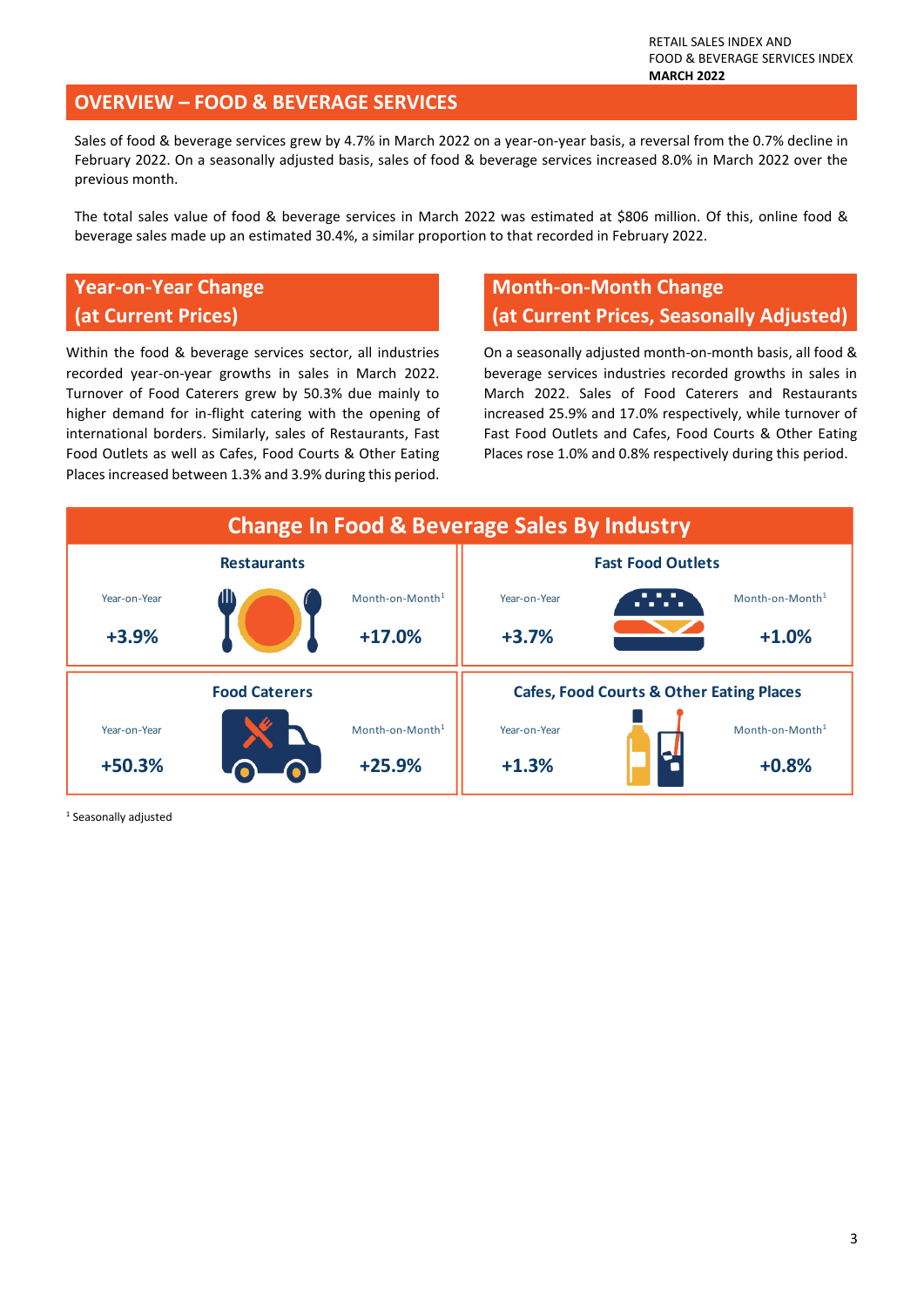RETAIL SALES INDEX AND FOOD & BEVERAGE SERVICES INDEX **MARCH 2022**

|                                         | Year-on-Year Change |                   | Month-on-Month Change<br>(Seasonally Adjusted) |                   |
|-----------------------------------------|---------------------|-------------------|------------------------------------------------|-------------------|
| Industry                                | at Current Prices   |                   | at Current Prices                              |                   |
|                                         | Feb 22/<br>Feb 21   | Mar 22/<br>Mar 21 | Feb 22/<br><b>Jan 22</b>                       | Mar 22/<br>Feb 22 |
| <b>Total</b>                            | $-3.5$              | 8.7               | $-1.5$                                         | 7.5               |
| Total (excl Motor Vehicles)             | $-1.9$              | 13.4              | $-1.3$                                         | 8.3               |
| <b>Department Stores</b>                | $-5.8$              | 17.2              | $-11.7$                                        | 18.5              |
| Supermarkets & Hypermarkets             | $-10.7$             | 9.3               | 0.0                                            | 4.7               |
| Mini-marts & Convenience Stores         | $-14.1$             | $-6.0$            | $-2.5$                                         | 0.8               |
| Food & Alcohol                          | $-16.2$             | 19.6              | 5.7                                            | 14.6              |
| Motor Vehicles                          | $-14.1$             | $-14.1$           | $-2.7$                                         | 1.6               |
| <b>Petrol Service Stations</b>          | 9.1                 | 23.9              | $-1.5$                                         | 15.8              |
| Cosmetics, Toiletries & Medical Goods   | 18.5                | 25.2              | 15.2                                           | 0.0               |
| Wearing Apparel & Footwear              | $-3.1$              | 25.8              | $-3.1$                                         | 18.0              |
| Furniture & Household Equipment         | 4.0                 | 15.6              | 2.2                                            | 3.1               |
| <b>Recreational Goods</b>               | $-1.8$              | $-0.8$            | $-5.6$                                         | 1.4               |
| Watches & Jewellery                     | 8.2                 | 14.0              | $-6.1$                                         | 4.9               |
| Computer & Telecommunications Equipment | 6.6                 | 27.3              | $-6.3$                                         | 28.2              |
| <b>Optical Goods &amp; Books</b>        | $-7.1$              | $-8.2$            | $-7.0$                                         | 4.4               |
| Others                                  | $-8.3$              | $-1.6$            | 2.4                                            | 0.4               |

### **Table 1 Percentage Change of Retail Sales Index (2017=100)**

### **Table 2 Percentage Change of Food & Beverage Services Index (2017=100)**

|                                          | Year-on-Year Change |                   | Month-on-Month Change<br>(Seasonally Adjusted) |                   |
|------------------------------------------|---------------------|-------------------|------------------------------------------------|-------------------|
| Industry                                 | at Current Prices   |                   | at Current Prices                              |                   |
|                                          | Feb 22/<br>Feb 21   | Mar 22/<br>Mar 21 | Feb $22/$<br>Jan 22                            | Mar 22/<br>Feb 22 |
| <b>Total</b>                             | $-0.7$              | 4.7               | $-5.8$                                         | 8.0               |
| Restaurants                              | $-5.7$              | 3.9               | $-13.4$                                        | 17.0              |
| <b>Fast Food Outlets</b>                 | 0.9                 | 3.7               | 1.4                                            | 1.0               |
| <b>Food Caterers</b>                     | 26.2                | 50.3              | $-9.2$                                         | 25.9              |
| Cafes, Food Courts & Other Eating Places | 1.0                 | 1.3               | $-0.7$                                         | 0.8               |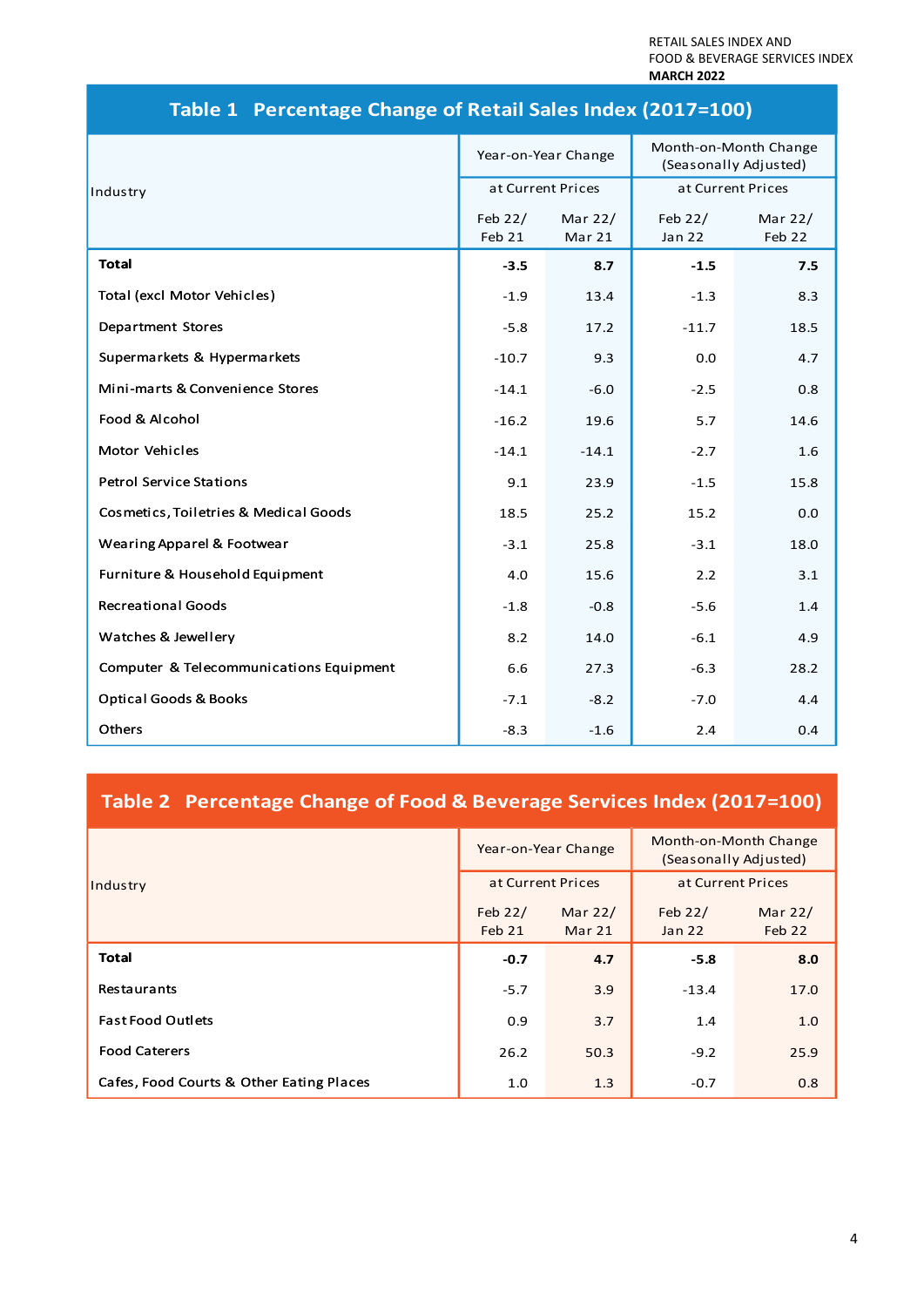#### **EXPLANATORY NOTES**

#### **Introduction**

The Retail Sales Index (RSI) and Food & Beverage Services Index (FSI) measure the short-term performance of the retail trade and food & beverage (F&B) services industries based on the sales records of retail trade and F&B services establishments respectively. Sales figure refers to the value of retail goods or food & beverages sold to consumers during the month, excluding taxes on products such as Goods and Services Tax (GST), Additional Registration Fee (ARF) and Certificates of Entitlement (COE).

The RSI and FSI are available at current prices and in volume terms. The indices at current prices measure the changes of sales values which can result from changes in both price and quantity, while the indices in volume terms measure the changes in the volume of economic activity by removing the price effect.

#### **Data Collection**

Data used to compile the RSI and FSI are obtained primarily from the monthly surveys of retail trade and F&B services establishments. Retail trade establishments sell merchandise directly to the consumers, while F&B services establishments sell prepared food and drinks for consumption on premises or on a take-away basis.

#### **Index Compilation**

To derive the RSI and FSI at detailed industry level, the monthly sales for that industry is divided by the average monthly sales for the same industry in the reference year. The overall RSI and FSI are then computed by combining the sales indices of the detailed industries, using weights which measure each industry's relative importance in the overall retail trade and F&B services industries respectively.

To derive the indices in chained volume terms, the sales indices at current prices at detailed industry level are first deflated by the appropriate price indices. These component indices are then weighted using previous years' weights to derive the overall indices in chained volume terms. The reference year of the indices is 2017.

#### **Online Retail and Food & Beverage Sales Proportions**

The retail trade statistics covers:

- (a) (multi-channel) retailers in Singapore that sell via both physical stores and online/e-commerce sites;
- (b) retailers in Singapore that sell via physical stores only; and
- (c) retailers in Singapore that sell mainly via online/ecommerce sites.

The food & beverage services statistics covers all sales transactions of F&B establishments regardless of mode (including those transacted via food delivery platforms).

The proportion of online retail and  $F&B$  sales<sup>2</sup> out of the respective industry's total retail and F&B sales is estimated for the overall retail trade sector, selected retail industries and the overall food & beverage services sector.

#### **Seasonal Adjustment**

Seasonal effects are observed in both the RSI and FSI as there are usually intra-year periodic variations that repeat during the fixed period of time every year. To better reflect the underlying trend of the monthly sales, both indices are seasonally adjusted to remove the seasonal effects.

<sup>&</sup>lt;sup>2</sup> Online retail and F&B sales refers to the sales of goods where the order is received and the price and terms of sale are agreed upon via online means, e.g. through company's website, third-party websites, online marketplaces, food delivery platforms or mobile applications. Payment and delivery may or may not be made online.